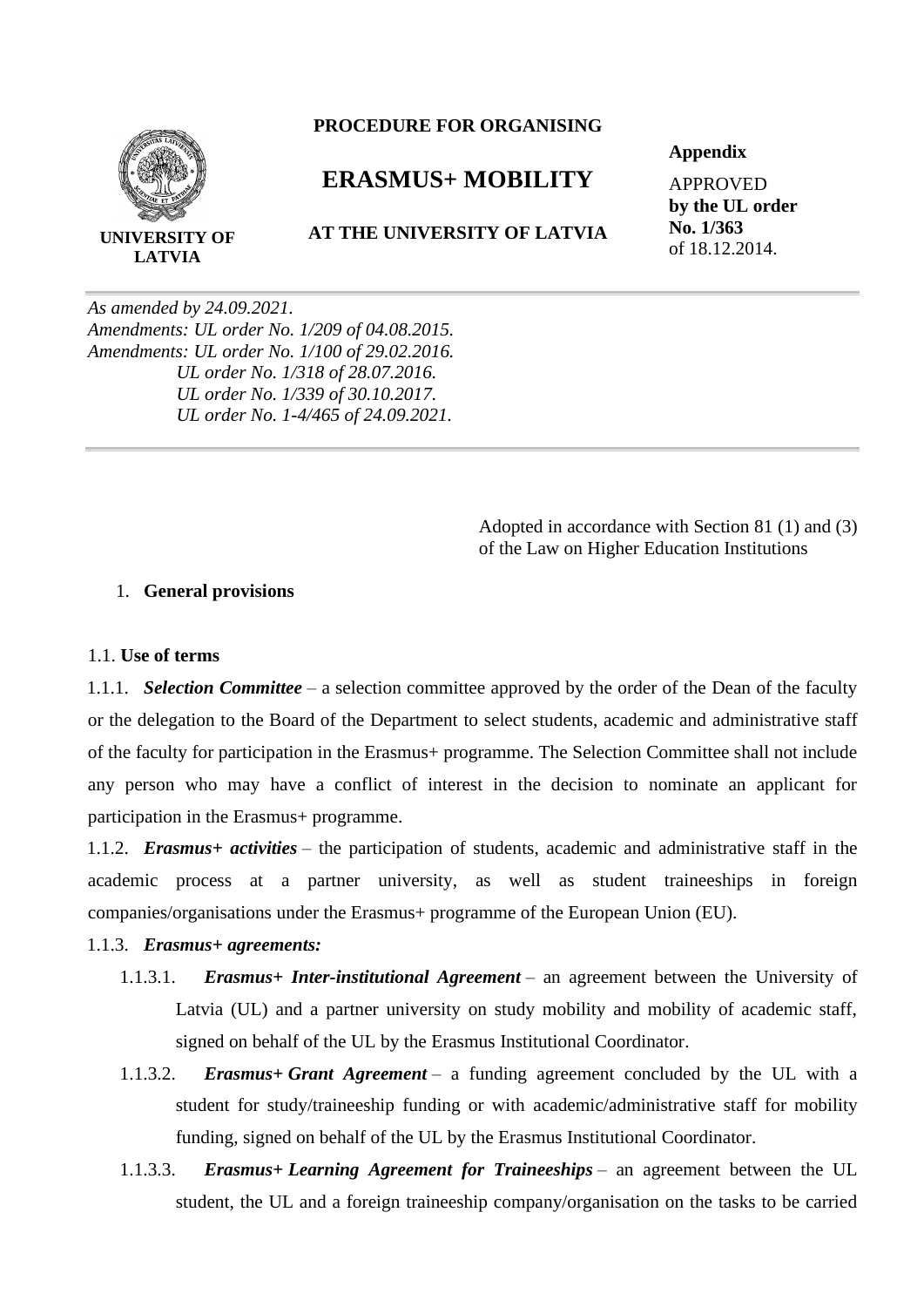out during the intended traineeship period and their recognition in the relevant UL study programme, signed by the study programme director on behalf of the UL. Erasmus+ Learning Agreement for Traineeships with a foreign student at the UL is an exception; it is signed by the UL traineeship supervisor on behalf of the UL.

- 1.1.3.4. *Erasmus+ Learning Agreement for Studies* an agreement between the UL student, the UL and the partner university on the study courses to be taken during the intended study period and their recognition in the relevant UL study programme, signed by the study programme director on behalf of the UL. Erasmus+ Learning Agreement for Studies with a foreign student at the UL is an exception; it is signed by the UL Faculty Coordinator on behalf of the UL.
- 1.1.3.5. *Erasmus+ Mobility Agreement for Teaching* an agreement between a UL lecturer, the UL and a partner university on the programme of the visit, signed by the Dean of the faculty on behalf of the UL. Erasmus+ Mobility Agreement for Teaching with a foreign lecturer at the UL is an exception; it is signed by the Dean of the faculty or the UL Faculty Coordinator on behalf of the UL.
- 1.1.3.6. *Erasmus+ Mobility Agreement for Training* –an agreement between the UL staff, the UL and the partner university on the programme of the visit, signed by the Erasmus Institutional Coordinator on behalf of the UL. Erasmus+ Mobility Agreement for Training with foreign staff at the UL is an exception; it is signed by the Erasmus Institutional Coordinator or the UL Erasmus+ Faculty Coordinator on behalf of the UL.

## 1.1.4. *Erasmus+ mobility:*

- 1.1.4.1. *Student mobility* studies at a partner university (student mobility for studies (SMS)) or a traineeship at a foreign company/organisation (student mobility for traineeships (SMP)).
- 1.1.4.2. *Staff mobility for teaching (STA)* –guest lectures at a partner university delivered by the university academic staff or the invited company/organisation staff.
- 1.1.4.3. *Staff mobility for training (STT)* professional development activities (excluding conferences) and work observation activities for administrative staff at a partner university.
- 1.1.4.4. *Blended Intensive Programmes* short, intensive programmes that use innovative methods of teaching and learning, including online collaboration, where both students and the staff can be learners.

1.1.5. *Coordinators of the International Affairs at the Faculties* (Faculty Coordinators) – persons authorised by the Dean to organise international cooperation at the faculty.

1.1.6. *Nomination* – nomination of a student or a member of the academic or administrative staff for mobility according to the results of a competition.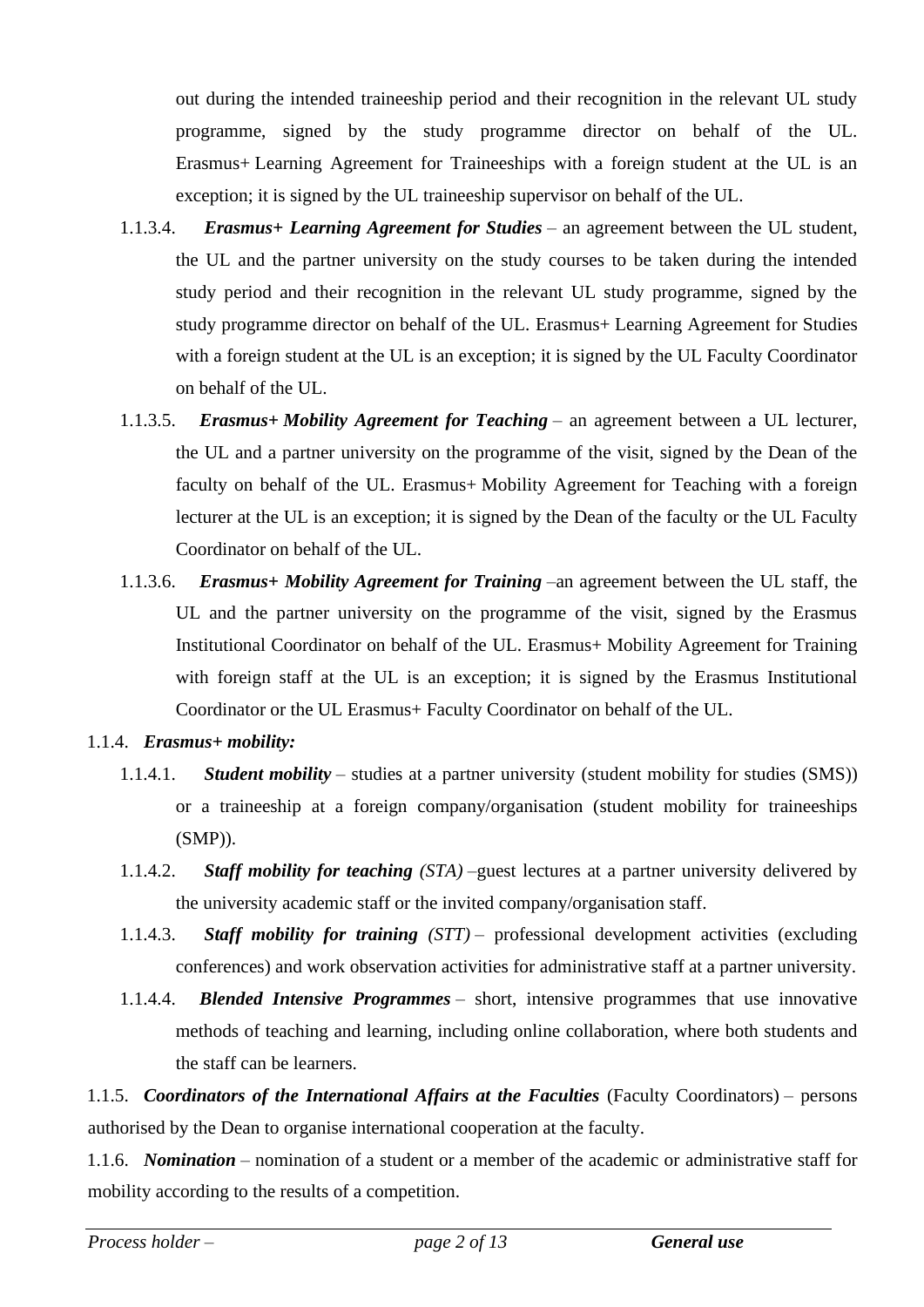1.1.7. *Partner university* – a foreign higher education institution with which the UL has concluded an Erasmus+ Inter-institutional Agreement for the exchange of students and academic staff.

1.2. The **aim** of the Erasmus+ Mobility Procedure at the UL (the Procedure) is to ensure mobility of students, academic and administrative staff of the UL in accordance with the **principles of the Erasmus+ Charter for Higher Education 2021–2027**.

- 1.3. Erasmus+ study and academic staff mobility take place under Erasmus+ Inter-institutional Agreements. Erasmus+ traineeship and administrative staff mobility is based on individual agreements between the mobility participants and the partner universities and companies/organisations.
- 1.4. Mobility of students and staff at the faculty shall be organised by the Faculty Coordinator(s), who shall be approved by the Dean's order. A copy of the order shall be submitted to the Mobility Division of the Department of Student Services (DSS MD).
- 1.5. A copy of the Dean of the faculty's order to create the Selection Committee or to delegate the selection to the Board of the Department shall be submitted to the DSS MD.

## 2. **Preparation of Erasmus+ Inter-institutional Agreements**

- 2.1. The conclusion of *Erasmus+ Inter-institutional Agreements* is initiated by the UL or partner universities. Students, academic and administrative staff have the right to initiate the conclusion of Erasmus+ Inter-institutional Agreements by submitting a proposal to the relevant faculty department. The Department shall review the proposal and coordinate it with the Dean. If the Dean supports the conclusion of the Erasmus+ Bilateral Agreement, the Department shall send the proposal to the DSS MD, indicating the semesters of the exchange and the contact persons agreed upon with the partner university.
- 2.2. The DSS MD shall prepare the Erasmus+ Inter-institutional Agreement, using the agreement form provided by the European Commission (EC) (Appendix 1) or the Inter-Institutional Agreement Manager tool of the Erasmus Dashboard platform. Erasmus+ Inter-institutional Agreements specify the type of mobility (study mobility, academic staff mobility), the levels of exchange students (Bachelor's, Master's, doctoral), the field of study, the number of mobility participants and the duration of mobility (study months per academic year), as well as the number of mobility participants, the duration of mobility and the minimum number of academic hours per academic year for academic staff. The agreements shall also contain information on the assessment systems in both countries, the requirements for foreign language proficiency levels, the study application deadlines, as well as information on the possibility to apply for a place in the dormitory.
- 2.3. Erasmus+ Inter-institutional Agreements are signed by the UL Erasmus Institutional Coordinator.
- 2.4. Erasmus+ Inter-institutional Agreements are held by the DSS MD.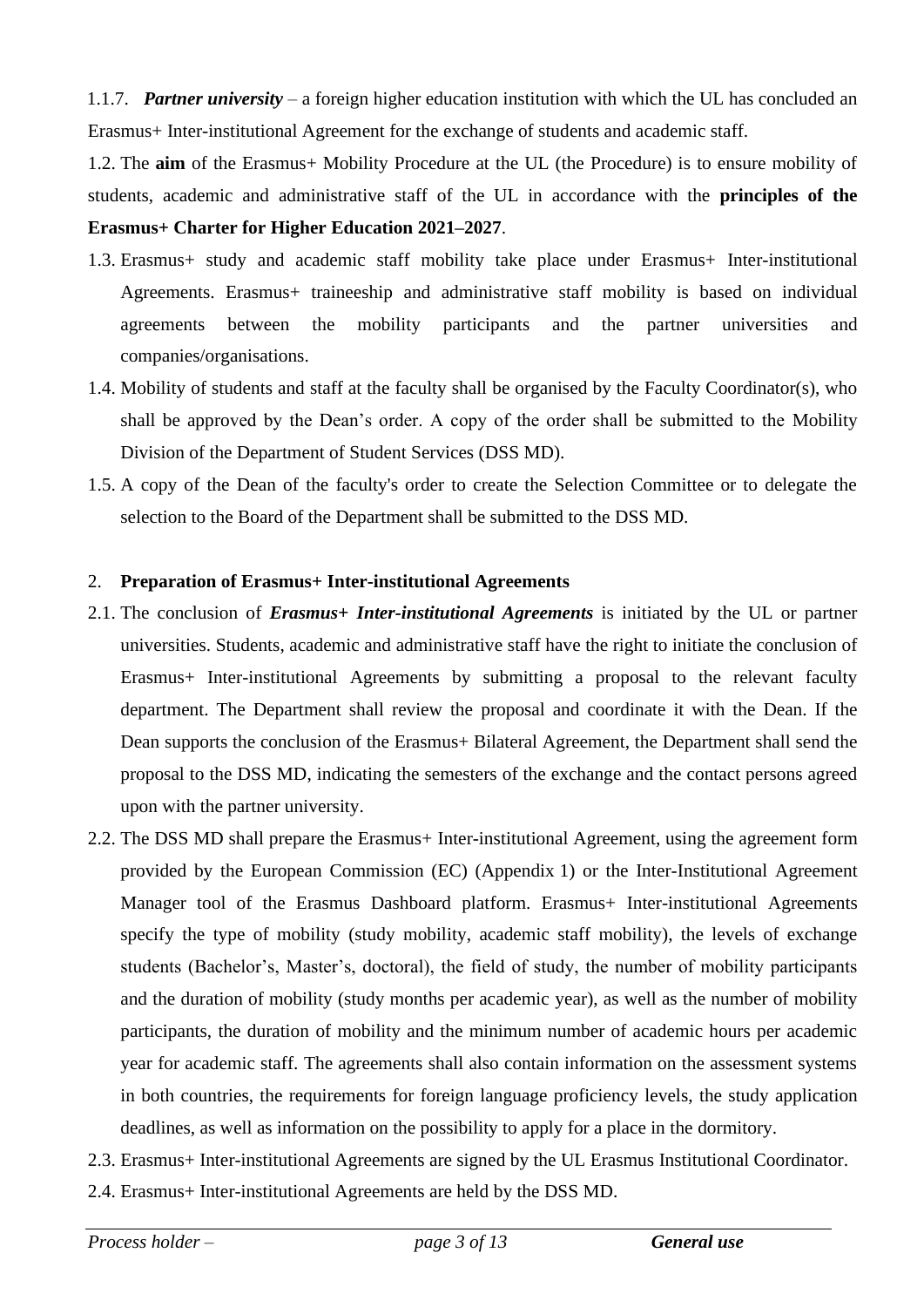#### 3. **Erasmus+ programme participation conditions for students**

3.1. *The Erasmus+ programme* is open to UL students (including foreign nationals) who are full-time students at the UL and who:

3.1.1. have completed at least the first year of the study programme (60 ECTS) at the UL;

3.1.2. have met their academic and financial obligations within the deadlines;

3.1.3. are not on an academic leave of absence;

3.1.4. have a good command of the foreign language that meets the criteria set by the partner university.

3.2. The minimum duration of a mobility for studies period under the Erasmus+ programme is three months; for a mobility for traineeship period the minimum duration is two months. The only exceptions are short-term mobility for doctoral students and short-term study/traineeship mobility in combination with a virtual period of 5–30 days.

3.3. Students may participate in Erasmus+ mobility for studies and mobility for traineeship several times, up to a maximum of 12 months at each level of studies (Bachelor's, Master's, doctoral).

3.4. The study courses to be taken during the study mobility period shall be at least 24 ECTS per semester or 80% of the semester course load of 30 ECTS.

## 4. **Organising the application and selection of students**

4.1. The Faculty Coordinator shall inform students about study and/or traineeship opportunities and Erasmus+ application deadlines by posting information on the faculty's website and social networks, as well as by organising informative events.

4.2. The student shall submit an application for participation in the Erasmus+ programme, as well as additional information in accordance with the requirements set by the faculty, to the Faculty Coordinator.

Student applications shall be evaluated by the Selection Committee. All members of the Faculty Selection Committee and the Faculty Coordinators shall sign a declaration of conflict of interest according to the form (Appendix 10).

4.3. Student participants in the Erasmus+ programme are selected through an open competition procedure which ensures fair and transparent selection. The Selection Committee shall decide on the nomination of students for participation in the Erasmus+ programme, taking into account the students':

- 4.3.1. study results;
- 4.3.2. motivation;
- 4.3.3. knowledge of foreign languages;
- 4.3.4. additional criteria, if established by the Faculty Council.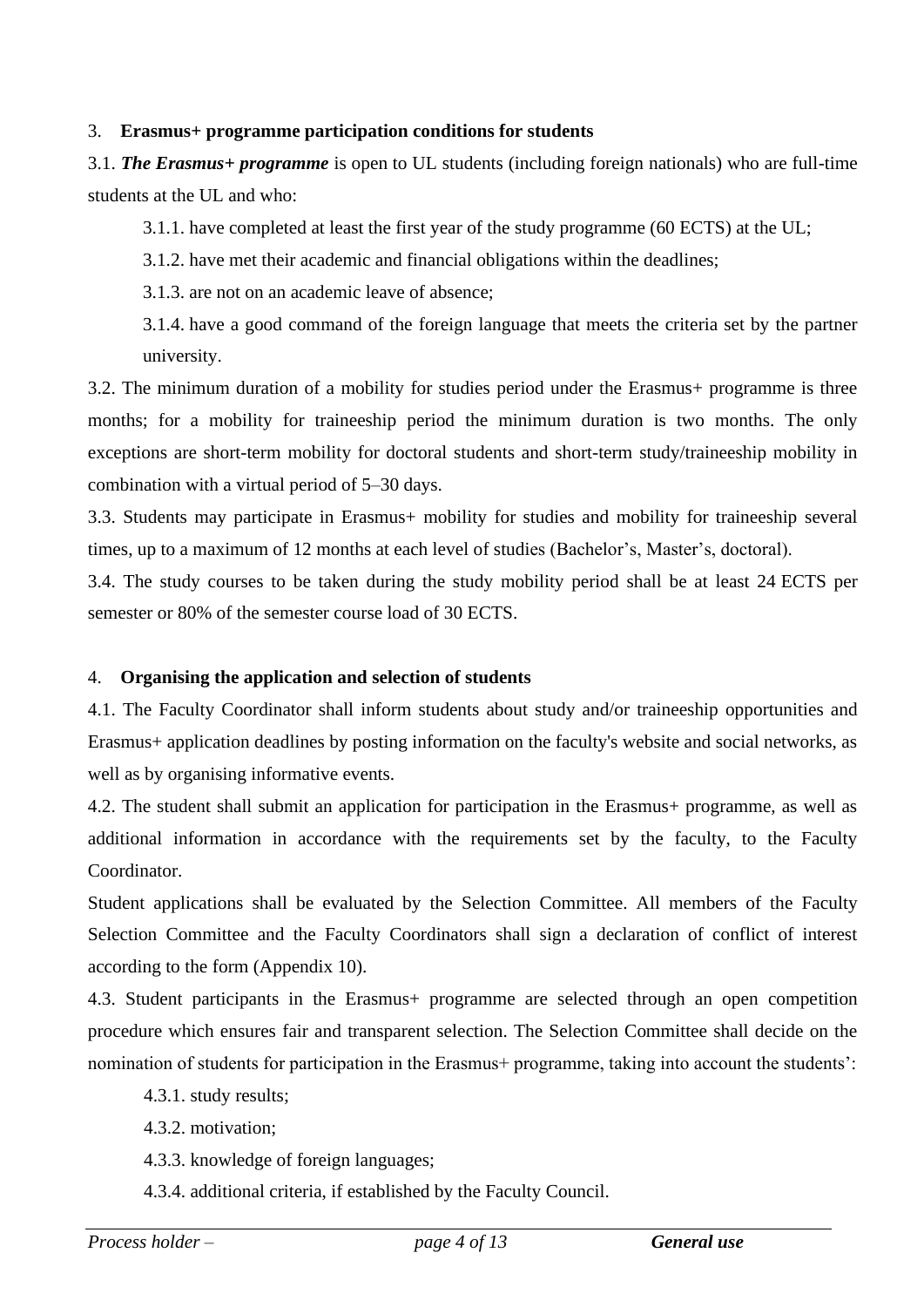4.4. The Selection Committee shall keep minutes of its proceedings. The original minutes of the Erasmus+ candidate selection process shall be kept by the Faculty Coordinator; a copy shall be submitted to the DSS MD.

4.5. The Faculty Coordinator shall communicate the decision electronically to the applicant via the email address indicated in the application and shall make the decision publicly available at the faculty.

4.6. The Faculty Coordinator shall submit the decision of the Selection Committee with the list of students nominated for the Erasmus+ programme (including reserve students) to the DSS MD, indicating:

4.6.1. the name and the surname of the student;

4.6.2. the student's e-mail address and contact telephone number;

4.6.3. the partner university or company/organisation;

4.6.4. the completed Erasmus+ study application forms (Appendix 2) or traineeship application forms (Appendix 3).

4.7. A student who has been nominated for Erasmus+ mobility for studies shall, within the application deadlines, apply online to studies at the partner university and inform the responsible person of the DSS MD and/or, if requested by the partner university, submit a paper version of the application documents to the DSS MD no later than two weeks before the application deadline. The responsible person of the DSS MD shall review the compliance of the submitted application documents and send them to the partner university. Before leaving for Erasmus+ studies, the student shall coordinate the courses to be taken at the partner university with the UL study programme director and complete the Erasmus+ Learning Agreement for Studies in paper (Appendix 4) or digital format via the Online Learning Agreement platform, signed by the UL study programme director on behalf of the UL. A copy of the signed tripartite Erasmus+ Learning Agreement for Studies shall be kept at the DSS MD.

4.8. The student who has been nominated for Erasmus+ mobility for traineeship shall notify the responsible person of the DSS MD about the company/organisation of the traineeship abroad and the agreed period of the traineeship, and submit to the DSS MD, no later than one month before the start of the traineeship period, a completed Erasmus Learning Agreement for Traineeships in paper (Appendix 5) or digital format via the Online Learning Agreement platform, signed by the UL study programme director and the student on behalf of the UL. A copy of the signed tripartite Erasmus+ Learning Agreement for Traineeships shall be kept at the DSS MD.

4.9. If, upon arriving at the partner university, the student discovers that in the new study semester the study courses have been changed and differ from those specified in the Erasmus+ Learning Agreement for Studies, the student shall prepare an amendment to the Erasmus+ Learning Agreement for Studies and agree upon it with the UL study programme director within 1 (one) month from the moment of their arrival.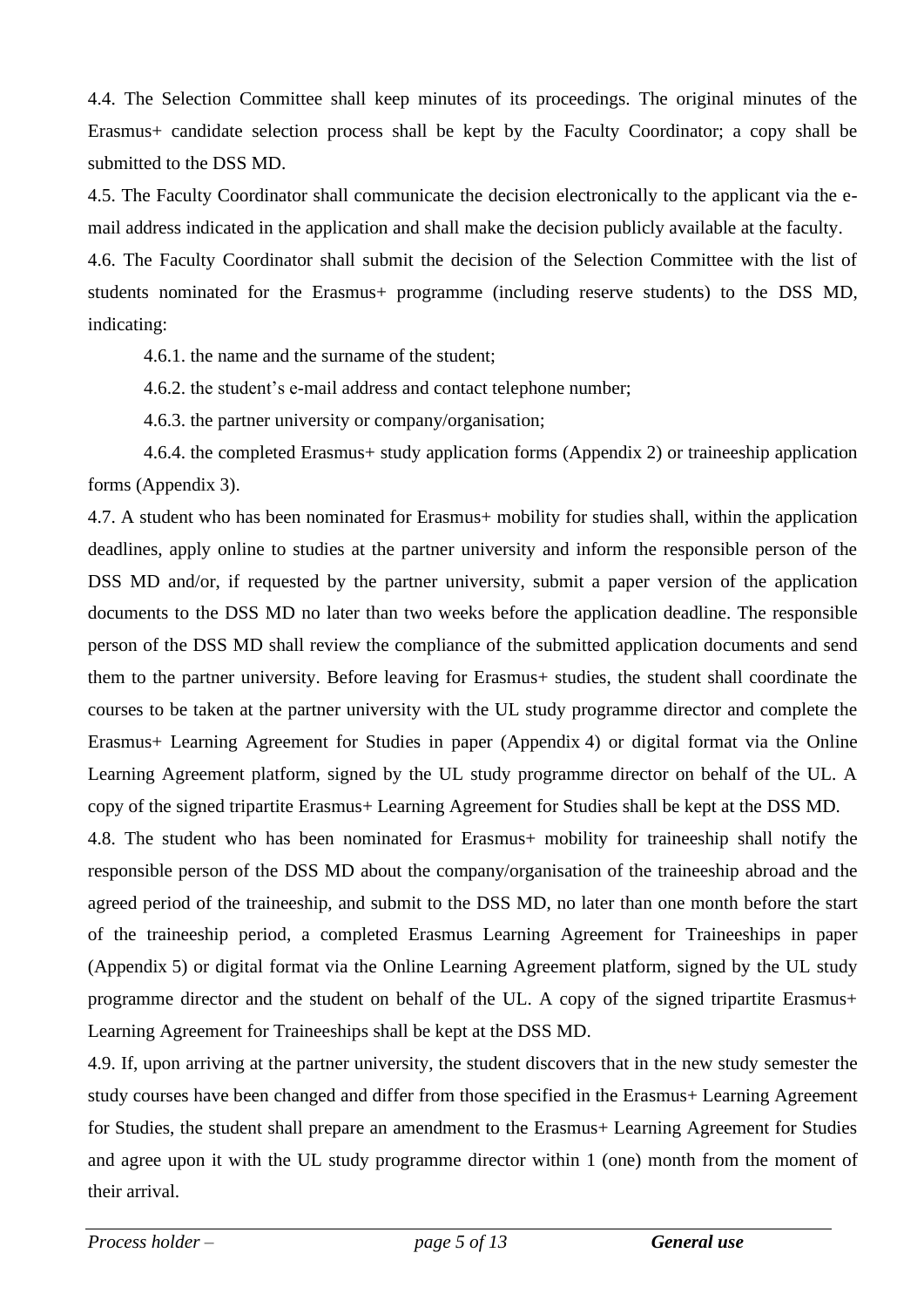4.10. Students shall fulfil other requirements set by the Erasmus+ programme, if necessary.

## 5. **Departure and reporting procedures for UL students**

5.1. The responsible person of the DSS MD shall organise information events and inform nominated Erasmus students about the preparatory work to be done before leaving for Erasmus+ studies or traineeships. The DSS MD shall prepare draft orders in the UL Information System (LUIS) for the awarding of Erasmus+ grants. The Head of the Administration of the UL shall sign the orders regarding the awarding of Erasmus+ grants.

5.2. Students who have received the approval of a partner university or a company/organisation shall submit an application addressed to the Dean of the faculty (Appendix 6) for registration for studies/traineeship abroad to the UL study programme secretary; doctoral students shall submit it to the person authorised by the Department of Studies (DS). The UL study programme secretary or the person authorised by the DS shall prepare the registration order on studies/traineeship abroad in LUIS. The application form shall be attached to the student's personal file by the secretary.

Upon the participant's return from the Erasmus+ study or traineeship mobility, the secretary shall prepare a semester registration order in LUIS, indicating the deadline for the completion of the academic obligations.

5.3. Termination of Erasmus+ mobility:

5.3.1. If the nominated student has not fulfilled any of the obligations set out in this policy by the time of departure, the Selection Committee has the right to decide to withdraw the nomination.

5.3.2. If the nominated student wishes to withdraw from the Erasmus+ mobility, they shall inform the partner university or the company/organisation in a timely manner, submit an application for withdrawal to the Faculty Coordinator and inform the DSS MD in writing via e-mail. The Faculty Coordinator shall nominate the next student from the faculty reserve list. If there is no reserve candidate, the Selection Committee shall decide on the nomination of another participant.

5.4. Students whose approved mobility period is one semester may apply for an extension of the mobility period in the following semester by agreeing upon it with the partner university, the UL study programme director and the DSS MD and completing the *request for extension of Erasmus+ form* in writing no later than 1 month before the end of the mobility period.

If the student has received the approval from the UL study programme director to extend the Erasmus+ study period for one more semester, they shall agree upon the selected study courses for the second semester with the UL study programme director and execute an amendment to the Erasmus+ Learning Agreement for Studies or a new Erasmus+ Learning Agreement for Studies before the beginning of the next semester at the partner university. If the UL study programme director does not agree on the study courses specified in the amendment to the Erasmus+ Learning Agreement for Studies or in the new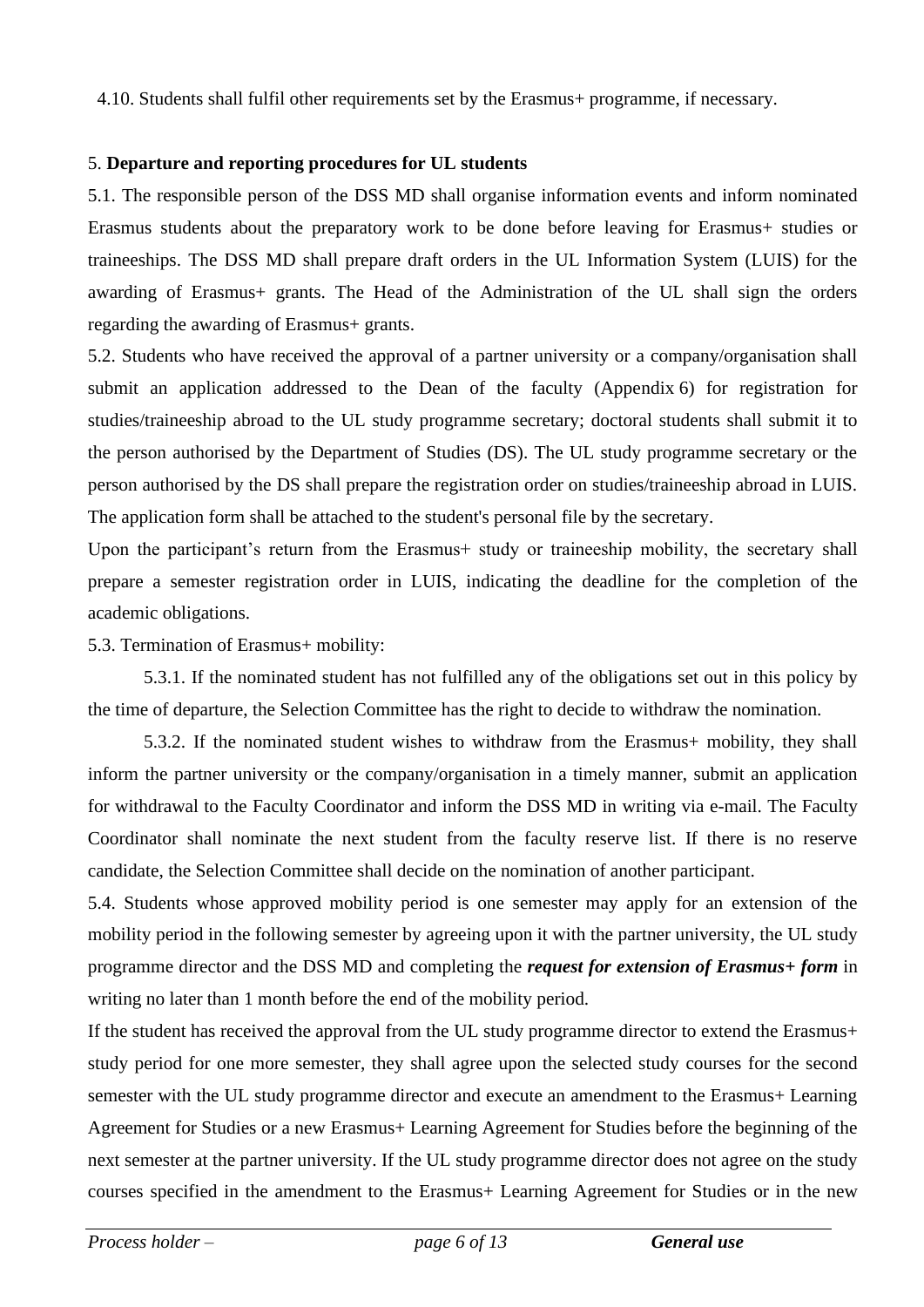Erasmus+ Learning Agreement for Studies and does not sign the amendment to the Agreement or the new Agreement before the start of the new semester at the partner university, the study mobility period shall be deemed not to have been extended.

5.5. A student may apply for an extension of the mobility period or start a traineeship mobility in a foreign organisation/company at the end of the mobility period. The student shall agree on this in writing with the foreign organisation/company, the UL study programme director and the DSS MD no later than one month before the end of the mobility period. If the UL study programme director does not agree on the traineeship tasks specified in the amendment to the Erasmus+ Learning Agreement for Traineeships or in the new Erasmus+ Learning Agreement for Traineeships and does not sign the amendment to the Agreement or the new Agreement before the end of the current mobility period, the mobility period shall be deemed not to have been extended or not to have been agreed upon.

5.6. During the Erasmus+ mobility period, the student shall send the responsible person of the DSS MD an interim report on the progress of exchange studies at the partner university (Appendix 7) or a mid-term report on the progress of traineeship at the foreign company/organisation (Appendix 8). The due dates for the submission of the interim report are specified in each student's Erasmus+ Grant Agreement concluded between the UL and the student.

5.7. At the end of the Erasmus+ mobility period, students will receive an electronic invitation to complete and submit the online EC Individual Report. The student shall submit the final reporting documents on the results of the mobility to the DSS MD in accordance with the requirements of the Erasmus+ programme and the conditions of the Erasmus Grant Agreement. The student shall do this within 30 calendar days after the end of the Erasmus+ mobility period.

5.8. The results of studies and traineeship achieved during the Erasmus+ mobility shall be recognised in accordance with the procedure established by the UL regulations. Courses successfully completed and agreed upon in writing with the UL study programme director in the Erasmus+ Learning Agreement for Studies shall be recognised in full.

## **6. Organising the application and selection of the academic and administrative staff of the UL**

6.1. Academic and administrative staff of the UL, including foreign citizens, are eligible to participate in the Erasmus+ mobility programme, if they:

6.1.1. are not on leave (other than sabbatical leave);

6.1.2. have a good command of the foreign language that meets the criteria set by the host party.

6.2. Academic staff participating in Erasmus+ mobility must hold at least 8 teaching hours (academic hours) per week or a shorter time period at the partner university.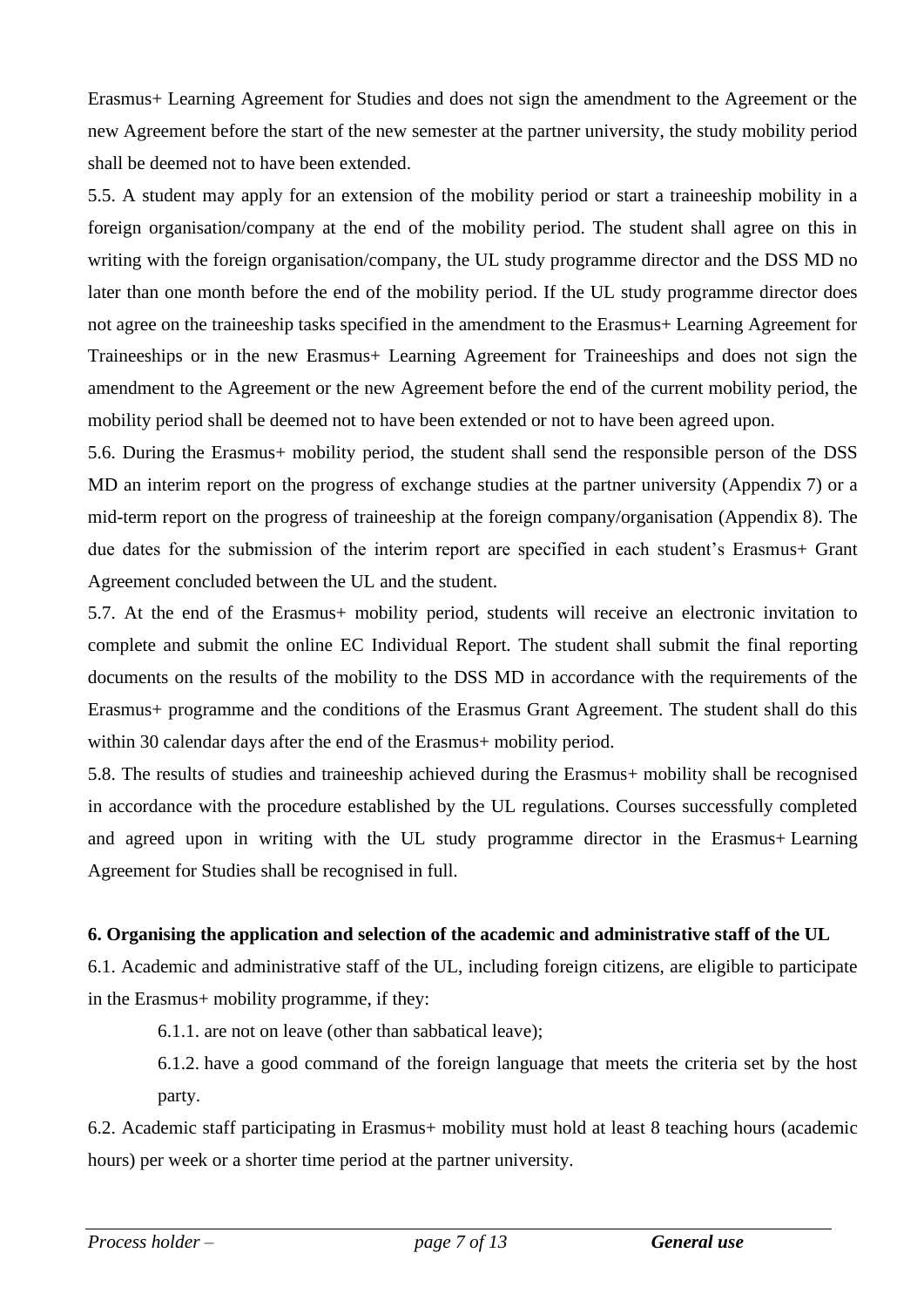6.3. The academic and administrative staff of the faculty shall be informed about mobility opportunities by the Faculty Coordinator(s).

6.4. Applications for participation in exchange programmes shall be evaluated by the Selection Committee of the faculty and a decision on the nomination of academic and administrative staff shall be taken. The Faculty Coordinator shall communicate the decision electronically to the applicant via the e-mail address indicated in the application and shall make the decision publicly available at the faculty.

6.5. The Selection Committee shall keep minutes of its proceedings. The original minutes of the Erasmus+ candidate selection process shall be kept by the Faculty Coordinator; a copy shall be submitted to the DSS MD.

6.6. The Faculty Coordinator shall submit a list of nominated mobility participants (including reserve candidates) to the DSS MD, indicating:

6.6.1. name, surname;

6.6.2. e-mail address and contact telephone number;

6.6.3. partner university or company/organisation;

6.7. The nominated mobility participants shall agree with the partner universities on the dates of the visit and the work programmes and shall prepare the application form for business trip.

6.8. The DSS MD shall advise the nominated participants on the mobility arrangements and assist them in preparing the necessary documentation for the visit.

6.9. If the nominated participant wishes to withdraw from the mobility, they shall inform the partner university or the company/organisation in a timely manner, submit an application for withdrawal to the Faculty Coordinator and inform the DSS MD. The Faculty Coordinator shall nominate the next participant from the faculty reserve list. If there is no reserve candidate, the Selection Committee shall decide on the nomination of another participant.

6.10. The DSS MD shall organise the provision of information on mobility opportunities for staff of departments of Administration and other structural units of the UL. The Head of the department or respective structural unit shall nominate the candidate(s); the selection and nomination shall be carried out by the Head of the Administration of the UL, in agreement with the DSS MD on the financial resources available.

6.11. The Erasmus+ mobility work programme of the academic and administrative staff of the Faculty shall be coordinated by the Dean, while the mobility work programme of administrative staff of departments of Administration and other structural units – by the UL Erasmus Institutional Coordinator.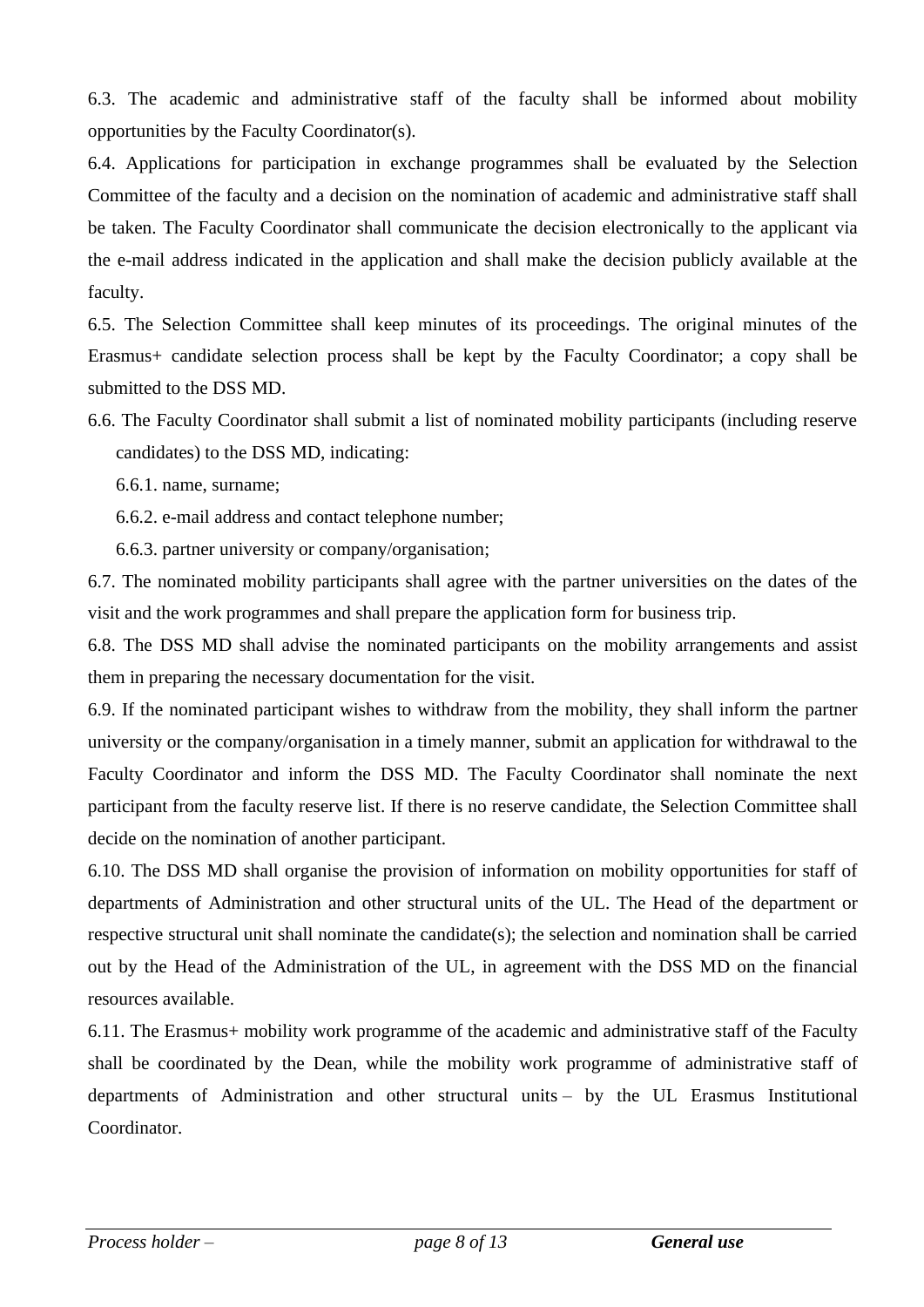6.12. In accordance with the Erasmus+ mobility provisions, academic and administrative staff shall submit a report on the results of the mobility to the DSS MD upon their return from the Erasmus+ mobility.

## **7. Enrolment of foreign students at the UL within the Erasmus+ programme**

7.1. Students from partner universities who have been nominated by their partner university to study at the UL may apply for studies at the UL within the mobility framework.

7.2. The DSS MD shall inform foreign students about study opportunities at the UL, about the electronic application procedure, as well as about the application procedure for a place in the dormitory.

The application deadlines for students from partner universities are May 15 (for the autumn semester or the whole academic year) and November 15 (for the spring semester).

7.3. Before starting their studies or upon the start of their studies, foreign students shall agree upon the elective courses at the UL with the UL Faculty Coordinator, including the courses in their Erasmus+ Learning Agreement. The student shall submit the Agreement to the DSS MD electronically along with the following application documents:

7.3.1 a copy of the passport/ID;

7.3.2. a transcript of records;

7.3.3. proof of proficiency in the foreign language chosen for the studies;

7.3.4. a certificate confirming the status of the student from their home university, if a visa is required.

7.4. Upon receiving the online application, the DSS MD shall review the student's documents for compliance with the admission requirements for exchange studies at the UL. If the student's documents meet the admission requirements, the DSS MD shall agree with the Faculty Coordinator in question to perform an in-depth assessment of the student's documents. The Faculty Coordinator shall agree upon the list of selected study courses with the University lecturers of the relevant study courses, sign the applicant's Erasmus+ Learning Agreement for Studies and submit it to the DSS MD.

7.5. After receiving a positive decision from the faculty, the DSS MD shall prepare and send an e-mail to the applicant, confirming their admission to study at the UL and the application procedure for a place in the dormitory, inform about the necessary entry and residence formalities in the Republic of Latvia, as well as prepare and send an official letter of acceptance along with a signed study agreement to the student/partner university. In addition, students shall be informed about the registration procedure for studies at the UL and the introductory events organised for foreign exchange students.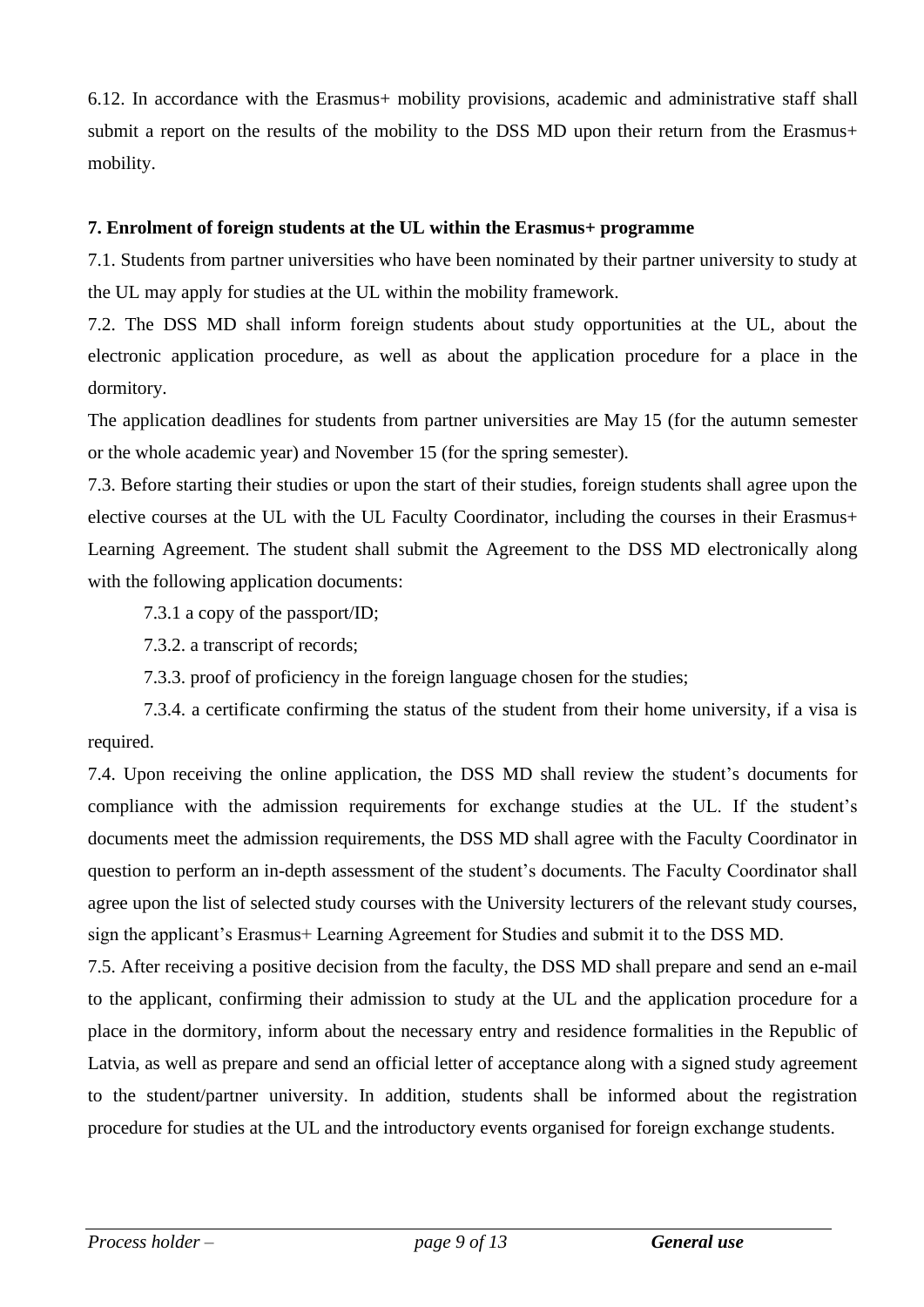7.6. Upon arrival in Latvia, a foreign student shall fill in the UL Foreign Student Registration Form (Appendix 9), as well as receive information on residence formalities at the Office of Citizenship and Migration Affairs of the Ministry of the Interior of the Republic of Latvia.

7.7. The DSS MD shall prepare a draft order in LUIS on the matriculation of a foreign student. The order on the matriculation of a foreign student shall be signed by the Head of the Administration of the UL. The DSS MD shall produce a UL student identity card for foreign students.

7.8. At the end of the registration week of each semester, the DSS MD shall organise an introduction seminar for international students, where they shall be informed about the study procedure at the UL, the use of LUIS, the registration procedure for study courses, introduced to the Student Council of the University of Latvia (SC UL) and ESN Riga (Erasmus Student Network) and provided practical advice and informative materials for studying at the UL and living in Latvia.

7.9. The DSS MD supports the social and cultural programme organised by ESN for international students during the academic year.

7.10. At the end of the study period, the DSS MD shall issue a certificate to the foreign student for the study period at the UL, as well as a Transcript of Records regarding the studies at the UL, which shall be signed by the Director of the DSS MD.

7.11. If a foreign student applies for traineeship mobility at the UL, they shall individually agree on the trainee period with the relevant representative of the academic staff or the Head of the department or respective structural unit (not a faculty) and draw up a traineeship agreement, which shall be signed by the UL traineeship supervisor on behalf of the UL. At the end of the traineeship period, the UL traineeship supervisor issues the certificate to the foreign student for the traineeship period at the UL, the tasks performed and the characterisation of the trainee.

# **8. Admission of foreign academic and administrative staff at the UL within the Erasmus+ programme**

8.1. Within the Erasmus+ programme, the UL host academic and administrative staff from partner universities.

8.2. Foreign academic and administrative staff shall coordinate the time of mobility and the work programme with the Faculty Coordinator, whereas administrative staff of other structural units – with the Head of the department or respective structural unit of the UL. The work programme of the academic and administrative staff at the faculty shall be signed by the Dean of the faculty or the UL Erasmus+ Faculty Coordinator, whereas the work programme of the administrative staff of other structural units shall be signed by the UL Institutional Coordinator or the UL Erasmus+ Faculty Coordinator.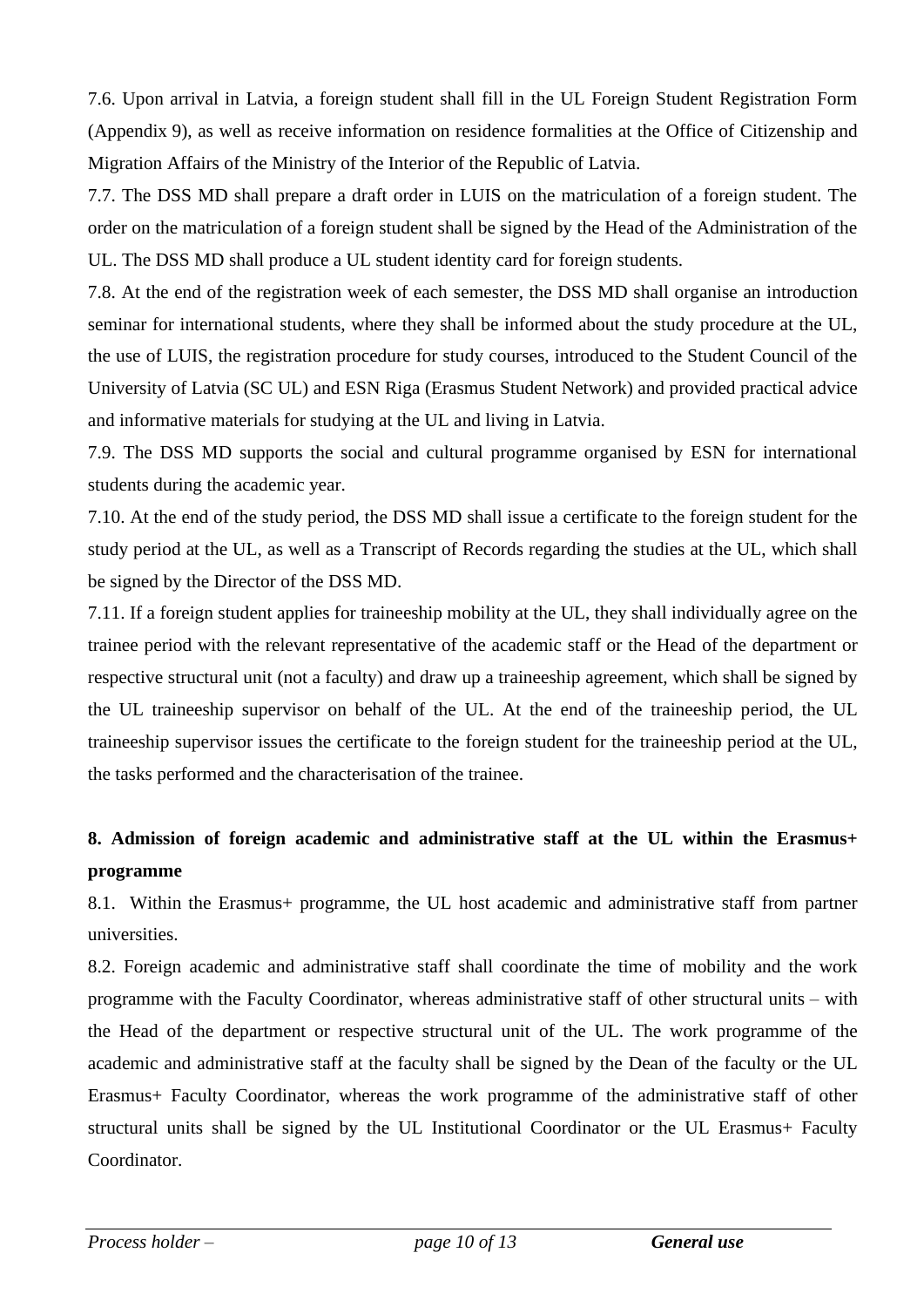8.3. At the end of the mobility period, the foreign academic and administrative staff shall receive a certificate of the mobility period and the work carried out, signed by the UL Institutional Coordinator or the UL Erasmus+ Faculty Coordinator.

## **9. Supervisory Commission**

9.1. The Rector of the University of Latvia shall issue an order, approving the composition of the Erasmus Supervisory Commission. The Commission shall be composed of the Chairperson – a Pro-Rector –, as well as four other members.

9.2. The Erasmus Supervisory Commissions shall:

9.2.1. oversee the Erasmus+ programme and the implementation of the Erasmus Charter at the UL;

9.2.2. the distribution of Erasmus+ funding among the faculties as proposed by the DSS MD;

9.2.3. approve the Erasmus grant norms for students, academic and administrative staff and the grant payment procedure;

9.2.4. approve the Erasmus reports;

9.2.5. resolve disputes.

## **10. Funding conditions**

10.1. Funding for the implementation of Erasmus+ mobility is granted by the State Education Development Agency (SEDA) in accordance with the conditions of the programme and the funding agreement concluded between the UL and SEDA for the specific Erasmus+ project.

10.2. The UL Erasmus Supervisory Commissions shall decide on the amount of Erasmus+ funding allocated to the faculties for a given Erasmus+ project, and the responsible person of the DSS MD shall communicate this to the Faculty Coordinators.

10.3. The DSS MD shall draw up a Grant Agreement for awarding the mobility grant to the mobility participant – the student (Appendixes  $11-14$ ), the member of the academic staff (Appendix 15) and the member of the administrative staff (Appendix 16). Once the Grant Agreement has been concluded, the mobility participant shall be paid the grant in accordance with the procedures established by the Erasmus Supervisory Commission for the Erasmus+ project concerned. Any amendments to the Grant Agreements between the UL and the mobility participants, other than those related to the extension of the Erasmus+ mobility period, shall be made in writing.

10.4. The Erasmus+ *student* grant is not intended to cover the full cost of living during the study period abroad.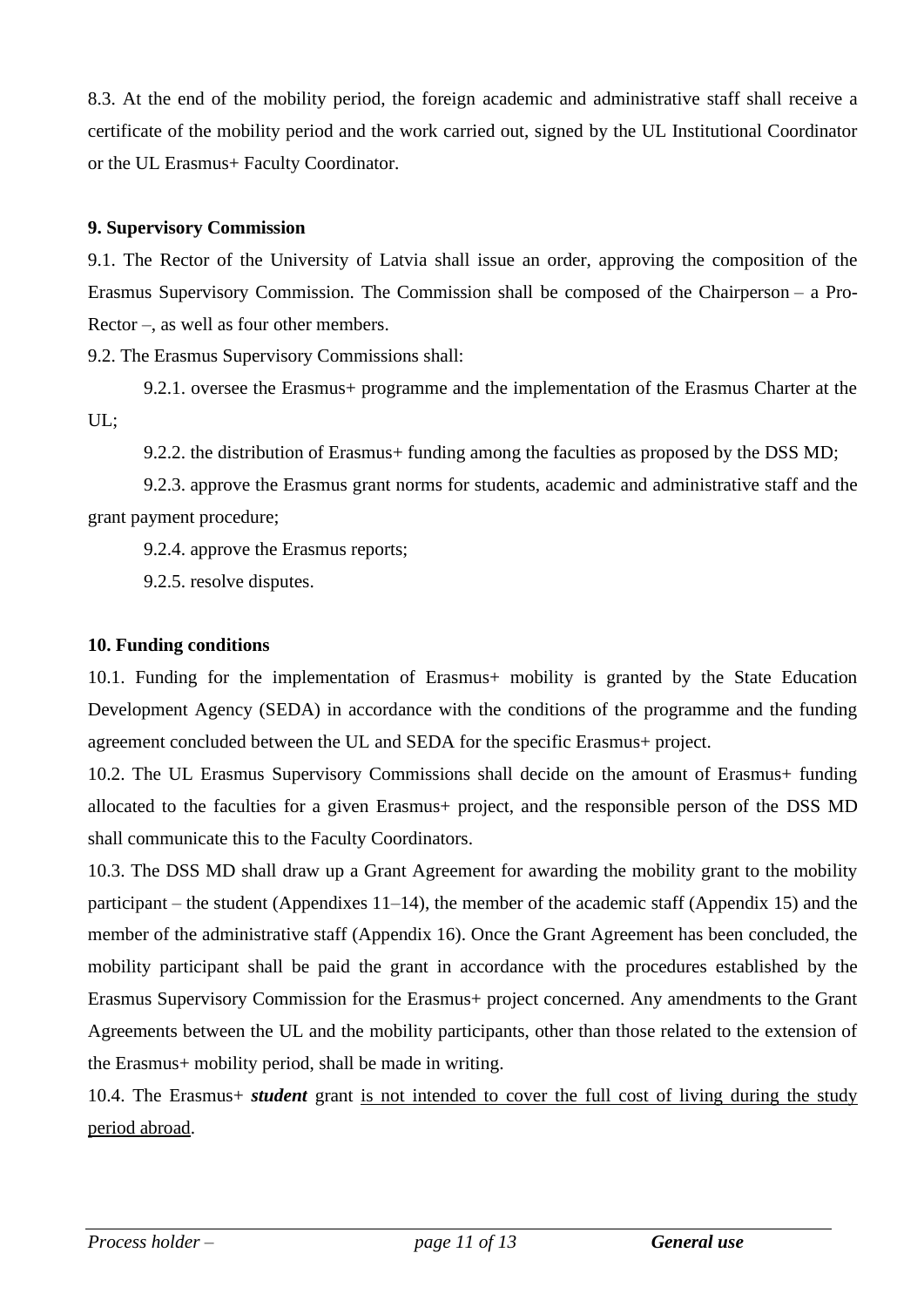10.5. Students whose study or traineeship period abroad includes the spring semester shall not participate in the competition for study places subsidised by the State budget (rotation). They shall retain their previous source of funding until the next rotation.

10.6. Students participating in the Erasmus+ programme, shall, in their absence:

10.6.1. are eligible to grants funded by the State budget or by philanthropists;

10.6.2. pay the UL tuition fee stipulated in the study agreement, if their studies are financed from the funds provided by natural or legal persons.

10.7. The UL shall pay grants to the Erasmus+ mobility participants, using only the funds already received from the awarding institution.

# **11. Duties and responsibilities of the UL staff in the implementation of the Erasmus+ programme process**

11.1. the UL Institutional Coordinator:

- 11.1.1. administer the Erasmus+ programme at the UL;
- 11.1.2. sign Erasmus+ Inter-institutional Agreements;
- 11.1.3. sign Erasmus+ Grant Agreements;
- 11.1.4. cooperate with the EC.
- 11.2. The Faculty Coordinator shall:

11.2.1. inform students, as well as the academic and administrative staff of the faculty about mobility opportunities;

11.2.2. regularly update information on the Erasmus+ programme on the faculty's website;

- 11.2.3. ensure the circulation of Erasmus+ documents;
- 11.2.4. organise the meetings of the Selection Committee;
- 11.2.5. sign Learning Agreements for Studies with foreign students at the UL;
- 11.2.6. regularly, but not less than once per semester, submit a report to the Dean on the

implementation of the Erasmus+ programme at the faculty.

## 11.3. The DSS MD shall:

11.3.1. ensure the circulation of the Erasmus+ programme documents;

11.3.2. prepare reports on the implementation of the Erasmus+ programme at the UL;

11.3.3. ensure the circulation of information on Erasmus+ programme mobility opportunities, documents, funding;

11.3.4. cooperate with the Erasmus+ National Agency (SEDA).

## **12. Provisions on the processing of personal data**